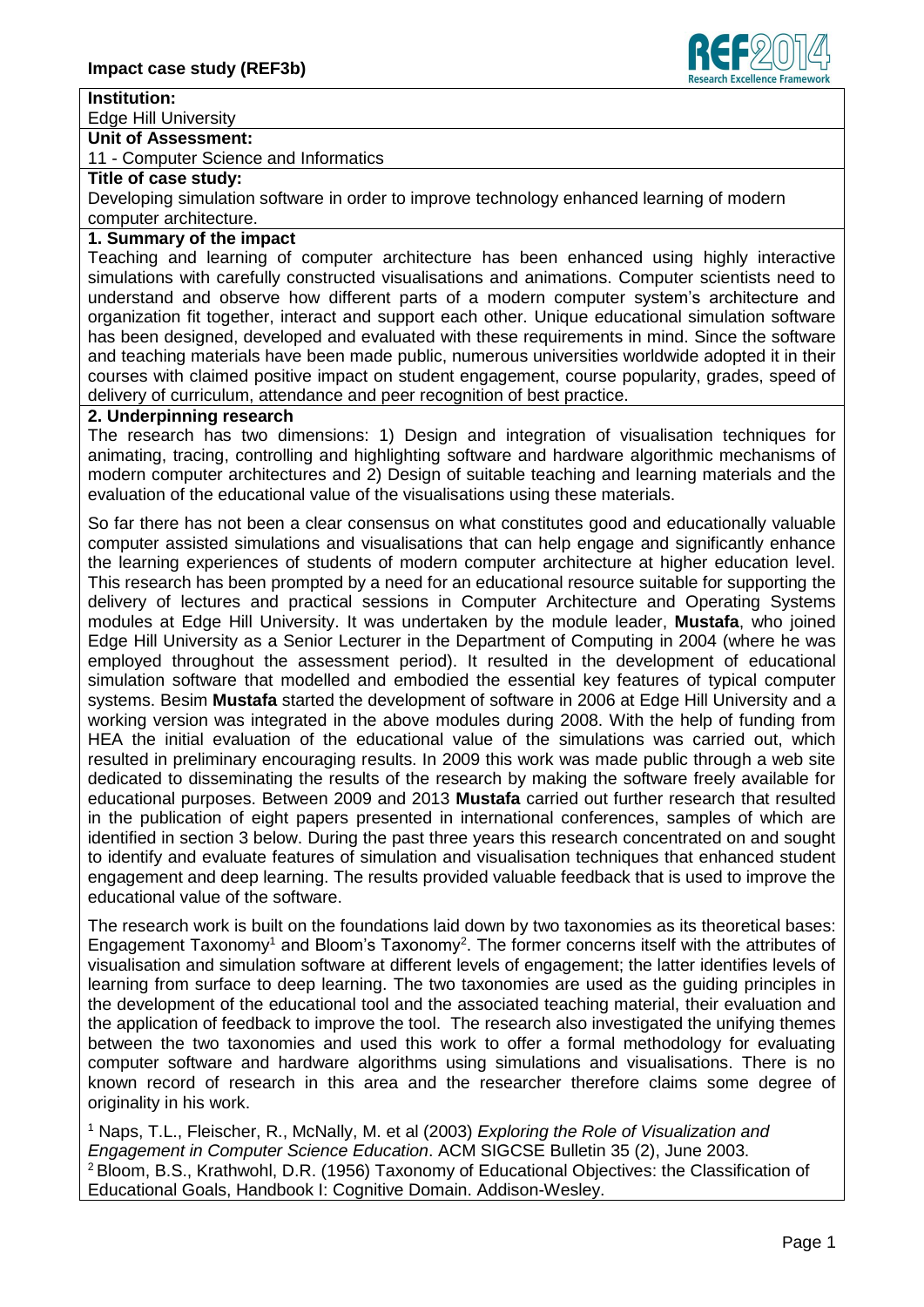

#### **3. References to the research**

Initial research in 2009 was funded by The Higher Education Academy (awarded to Besim **Mustafa**; "Evaluation of a system simulator as an effective learning tool in undergraduate computing modules in computer architecture and operating systems"; December 2008 – August 2009, £2,746). The following three peer reviewed conference publications are deemed to be  $2^*$ quality, as indicated by their acceptance by ACM (Output 1), IEEE (Output 2 and 3) and Springer (Output 3). All are submitted in REF2 and are available on request.

- 1. **Author** Besim Mustafa
	- Title Simulating CPU Pipelining for Computer Architecture Teaching and Learning Support.

Year 2009

Type Conference Paper

Source URL:<http://repository.edgehill.ac.uk/2952/>

- 2. **Author** Besim Mustafa
	- Title Modern Computer Architecture Teaching and Learning Support: An Experience in Evaluation

Year 2011

Type Conference paper

Source URL:

[http://ieeexplore.ieee.org/search/searchresult.jsp?newsearch=true&queryText=b](http://ieeexplore.ieee.org/search/searchresult.jsp?newsearch=true&queryText=b+mustafa+i-society&x=8&y=16) [+mustafa+i-society&x=8&y=16](http://ieeexplore.ieee.org/search/searchresult.jsp?newsearch=true&queryText=b+mustafa+i-society&x=8&y=16)

## 3. **Author** Besim Mustafa, Peter Alston

Title Understanding Computer Architecture with Visual Simulations: What Educational Value?

Year 2012

Type Conference paper (also published in Springer series)

Source DOI: [10.1007/978-3-642-28801-2\\_1](http://dx.doi.org/10.1007/978-3-642-28801-2_1)

# **4. Details of the impact**

Teaching and learning of computer architecture has been enhanced using highly interactive simulations with carefully constructed visualisations and animations.

The teaching and learning of computer organisation and architecture is an essential part of the education of computer engineers and computer scientists. Most degree level courses in these areas offer modules in computer architecture and operating systems as identified and recommended in a joint report on Computer Science Curricula (Other Source 1) by ACM and the IEEE Computer Society. However, these areas have traditionally been relatively difficult to teach and complex to grasp by the students through passive teaching methods, experimenting using commercial products and developing software requiring moderate to high programming expertise. As a result tutors turned to using simulation and visualisation methods of demonstrating the architectural mechanisms and algorithms to their students.

Much algorithm simulation software has been developed over the past few decades and these have achieved some success in demonstrating the inner workings of isolated computational algorithms. Nevertheless there has not been a consistent method of assessing the requirements for simulating and visualising complex systems that can both engage and provide deep learning experiences for the students of computer architecture. It is precisely this aspect that this research addresses: methods of simulating, with the help of appropriate visualisations and animations, the workings of a modern computer system and demonstrating the interplay between its different components in ways that provide a rich, consistent and engaging learning environment from basic to more advanced levels.

The research work has resulted in a unique set of tightly integrated simulations in a single software package with related teaching materials and eight conference publications mainly reporting on the work done to improve and evaluate the pedagogical value of the simulations with funding support from the Higher Education Academy. A dedicated website (Other Source 2) was established in 2009 in order to help widely disseminate this work and make the software freely available. Additionally, a reference to this site was deposited (2011) in the learning materials repository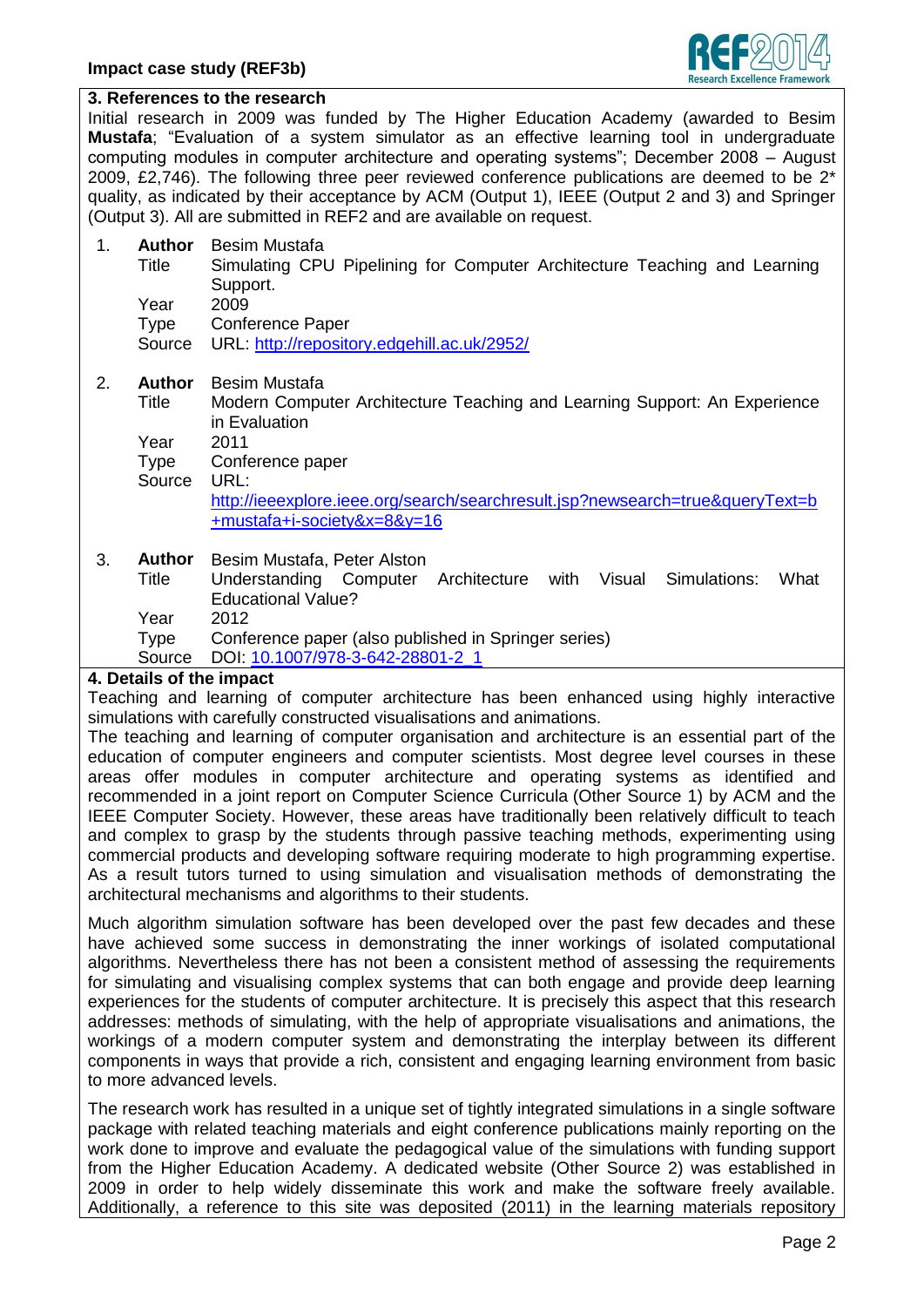

Jorum (Other Source 3) which is a JISC-funded collaborative venture to collect and share learning and teaching materials and is based at the University of Manchester. This helps to direct users to the project website, as do the deposits in the following repositories:

- WWW Computer Architecture Page (Other Source 4), maintained by a group from Computer Sciences Department at University of Wisconsin-Madison (USA) - deposited in 2010.
- MERLOT: Multimedia Educational Resource for Learning and Online Teaching (Other Source 5), which is a program maintained by California State University (USA) in partnership with higher education institutions, professional societies and industry deposited in 2010.

It is clear that this publicly and freely accessible presence on the Internet afforded maximum reach to educational institutions, mainly universities and colleges of higher education, and individuals worldwide. There is clear evidence that the simulation software has been and continues to be in use by tutors in several higher education institutions in various parts of the world. In a recent survey conducted by **Mustafa** on the reach and impact of the simulation software on their teaching and their students, tutors from five universities clearly identified the impact on their students between 2011 and 2013. The table below is a summary of the results of this survey demonstrating the estimated annual reach of the impact in these five universities (total annual number of students 775):

| Country  | <b>Institution</b>                          | Course(s)                                      | <b>Academic</b><br>Level(s)            | No of<br><b>Students</b><br>(Annual<br>cohorts,<br>est.) | Tutor<br><b>Position</b> |
|----------|---------------------------------------------|------------------------------------------------|----------------------------------------|----------------------------------------------------------|--------------------------|
| Iran     | University of<br>Tehran                     | Operating<br>Systems.                          | UG                                     | 45                                                       | OS Lab<br>Administrator  |
| Iran     | Hamedan<br>University of<br>Technology      | Operating<br>Systems.                          | UG                                     | 25                                                       | University<br>Lecturer   |
| Scotland | Edinburgh<br>Napier<br><b>University</b>    | Computer<br>Systems.<br>Systems &<br>Services. | SQF level 7<br>SQF level 8             | 120<br>160                                               | Senior<br>Lecturer       |
| Taiwan   | National<br>Chiao Tung<br><b>University</b> | Computer<br>Organization.                      | Junior College                         | 65                                                       | Teaching<br>Assistant    |
| India    | <b>PVP</b><br>Siddhartha<br>Institute Of    | Computer<br>Organization.<br>Compiler Design.  | 3rd year UG<br>3 <sup>rd</sup> year UG | 120<br>120                                               | Associate<br>Professor   |
|          | Technology                                  | <b>Digital Logic</b><br>Design.                | $2nd$ year UG                          | 120                                                      |                          |

The tutors from the above five universities also identified the following as evidence of impact on their teaching and on their students: peer recognition of best practice in delivering the curriculum, reduction in time required to deliver the curriculum, improvement in student attendance, improvement in general module/course satisfaction, improvement in student learning experience, increase in popularity of the module(s)/course(s), increase in student engagement and improvement in student grades. Please see Section 5 for details of corroborators. There is also clear evidence that these impacts are on-going as the same tutors stated that they intended to continue using the software in their teaching and requested additional support.

Additionally, there is strong indication (via correspondences and references to the software's web site from external VLEs) that other educators in a growing number of countries such as Chile, USA, Brazil, Canada, UK, Serbia, Australia and Sri Lanka have also been using the software in their teaching. Furthermore, according to the software's web site statistics there has been an average of 1200 hits per month from over 100 different countries and an average of 50 downloads per month